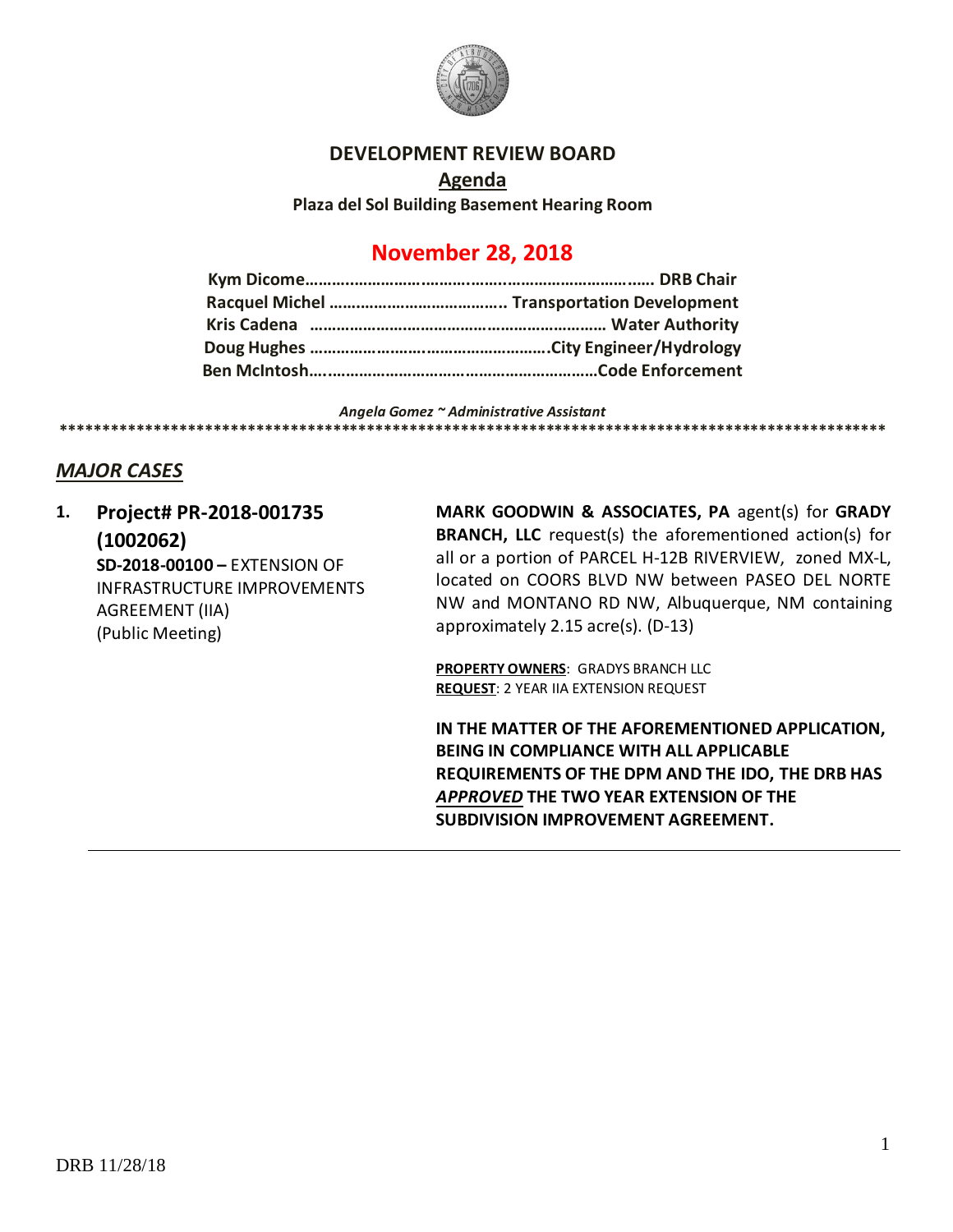2. **Project# PR-2018-001689 SI-2018-00200** - SITE PLAN (Public Meeting)

**TATE FISHBURN ARCHITECT** agent(s) for **M&B INVESTMENTS, LTD. CO.** request(s) the aforementioned action(s) for all or a portion of PARCEL C-3**,** ATRISCO BUSINESS PARK, zoned NR-BP, located at 7200 BLUEWATER RD NW between UNSER BLVD NW and AIRPORT DR NW, containing approximately 10.3 acre(s). (K-10)*[Deferred from 11/7/18]*

**PROPERTY OWNERS**: M &B INVESTMENTS **REQUEST**: 150,000 SF OFFICE/WAREHOUSE FACILITY

**TO BE DEFERRED TO THE DECEMBER 12TH, 2018.**

## **3. Project# 1011282 17DRB-70166** MAJOR – SITE DEVELOPMENT PLAN/ SUBDIVISION **17DRB-70168** MAJOR – SITE DEVELOPMENT PLAN/ BUILDING PERMIT

**ANDERSON WAHLEN & ASSOCIATES** agents for **WEST SEVENTY LLC** request the referenced/ above actions for Unplatted Tracts in the Northwest Quarter of Section 15/ Township 11 North/ Range 2 East/ NW¼ S15 T11N R2E, zoned NR-BP (SU-2/VHRC), located on the west corner of PASEO DEL NORTE NW and UNSER BLVD NW containing approximately 33 acres. (C-10) *[Deferred on 7-12-17, 8/16/17, 10/4/18, 12/13/17, 5/23/18, 8/29/18]*

#### **TO BE DEFERRED TO THE MARCH 27, 2019 HEARING AT THE APPLICANT'S REQUEST.**

**4. Project# PR-2018-001402 VA-2018-000173** – VARIANCE (Public Hearing)

**CONSENSUS PLANNING INC.** agent(s) for **GAMMA DEVELOPMENT, LLC** request(s) the aforementioned action(s) for all or a portion of LOT 4-A & TRACT C-1 PLAT OF TRACTS C-1, C-2 & LOT 4-A LANDS OF SUZANNE H POOLE LOTS 1 THRU 3 BLK 1 PLAT OF WEST BANK ESTATES TOGETHER WITH TR A1 LANDS OF SUZANNE H POOLE, zoned R-A, located east of NAMASTE RD NW and south of LA BIENVENIDA PL NW, containing approximately 22.75 acre(s). (F-11 & F-12) *[Deferred from 10/31/18, 11/7/18, 11/7/18, 11/14/18]*

**PROPERTY OWNERS**: DANIELS FAMILY PROPERTIES, LLC. **REQUEST**: VARIANCE TO SECTION **14-16-5-3(E)(2)** OF THE IDO

**TO BE DEFERRED TO THE DECEMBER 5TH, 2018.**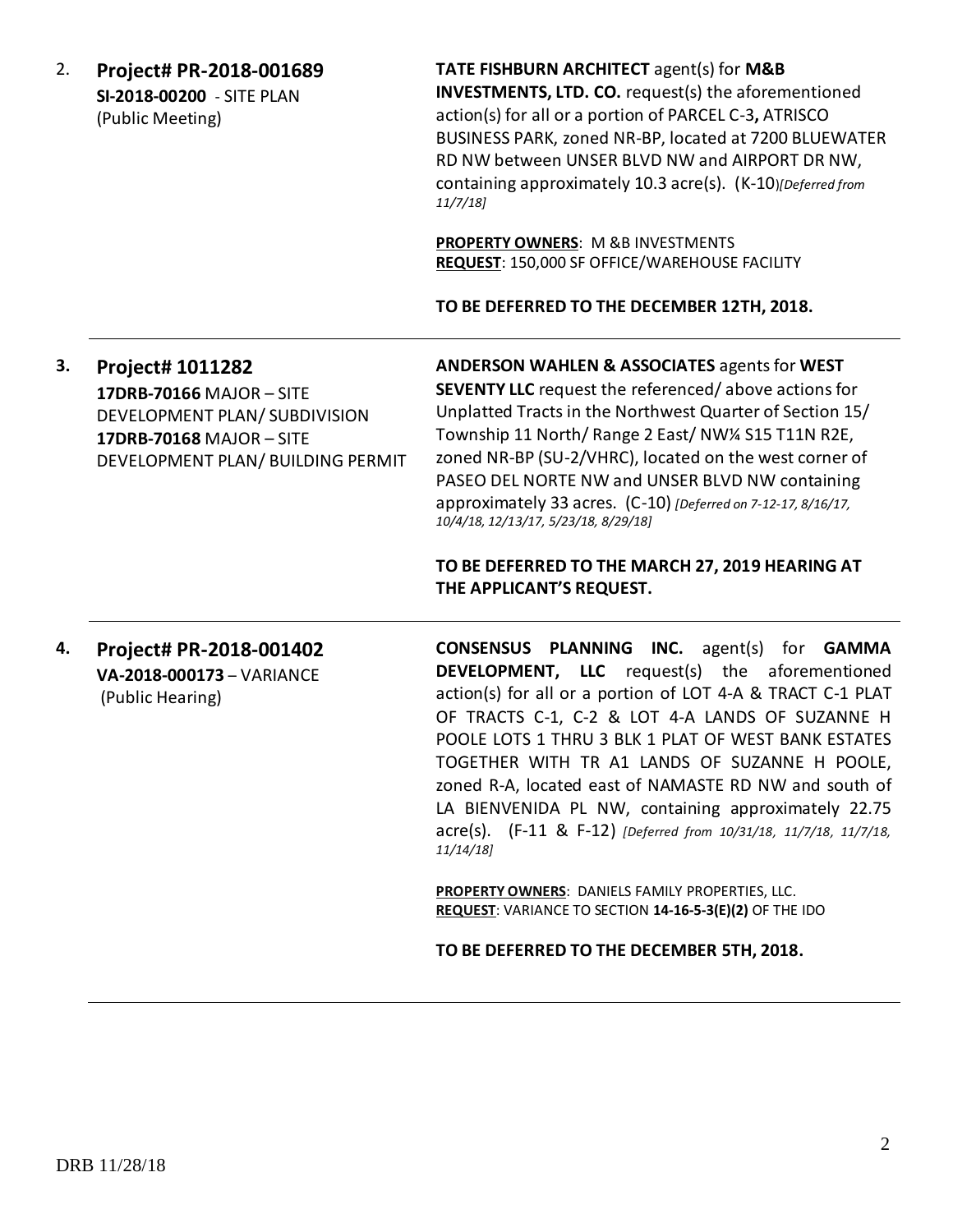**5. Project# PR-2018-001542 SI-2018-00133** – SITE PLAN (Public Meeting)

**CONSENSUS PLANNING INC.** agent(s) for **TITAN NOB HILL, LLC C/O TITAN DEVELOPMENT** request(s) the aforementioned action(s) for all or a portion of LOTS 1-19 BLOCK 2, MESA GRANDE ADDITION, zoned MX-M, located on CENTRAL AVE NE between MONTCLAIRE DR NE and SIERRA DR NE, containing approximately 2.2 acre(s). (K-15) *[Deferred from 10/3/18, 10/24/18, 11/7/18]*

**PROPERTY OWNERS**: TITAN NOB HILL LLC **REQUEST**: SITE PLAN FOR A 100+ UNIT APARTMENT DEVELOPMENT

**IN THE MATTER OF THE AFOREMENTIONED APPLICATION, BEING IN COMPLIANCE WITH ALL APPLICABLE REQUIREMENTS OF THE DPM AND THE IDO, WITH THE SIGNING OF THE INFRASTRUCTURE LIST DATED NOVEMBER 28TH, 2018 THE DRB HAS** *APPROVED* **THE SITE PLAN FOR. FINAL SIGN-OFF IS DELEGATED TO: PLANNING FOR COMMENTS.**

**6. Project# PR-2018-001579 (1002202) SI-2018-00152** – SITE PLAN (Public Meeting) **SI-2018-00236** – SITE PLAN (Public Meeting)

**MODULUS ARCHITECTS INC.** agent(s) for **WINROCK PARTNERS LLC** request(s) the aforementioned action(s) for all or a portion of PARCEL A-1-A-1-B SUBD PLAT TRS A-1-A-1-A & A-1-A-1-B WINROCK CENTER ADDN, PARCEL A-2 AND A-3 PLAT OF PARCELS A-1 THRU A-3 & PARCEL C-2A WINROCK CENTER ADDN + PARCEL C-2A1 SUBD PLAT PARCEL C-2A1 & C-2A2 WINROCK CENTER ADDN, PARCEL E1A WINROCK CENTER ADDITION, PARCEL D1A WINROCK CENTER ADDN REPLAT OF PARCEL D1 WINROCK CENTER ADDN AND PARCEL A-1-A-1-A-1-A WINROCK CENTER ADDITION, zoned MX-H, located at 2100 LOUISIANA BLVD NE, containing approximately 83.00 acre(s). (J-19) *[Deferred from 10/10/18, 10/24/18, 11/7/18, 11/14/18]*

**PROPERTY OWNERS**: WINROCK PARTNERS LLC **REQUEST**: SITE PLAN FOR WINROCK TOWN CENTER AND SITE PLAN FOR ROAD B

**TO BE DEFERRED TO THE DECEMBER 12, 2018 HEARING AT THE APPLICANT'S REQUEST.**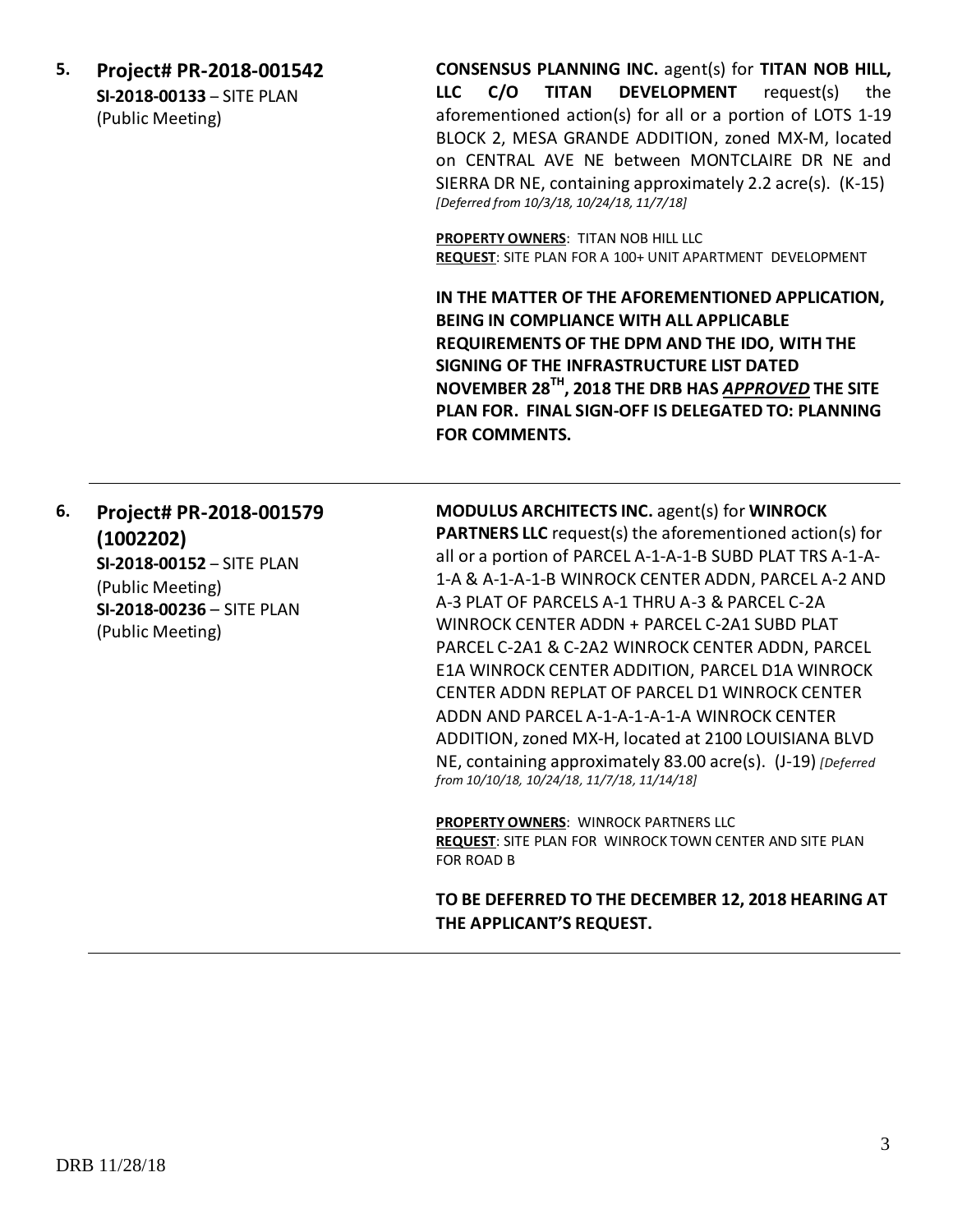**7. Project# PR-2018-001579 (1002202) SD-2018-00087 -** PRELIMINARY/FINAL PLAT (Public Meeting)

**HUITT ZOLLARS INC.** agent(s) for **WINROCK PARTNERS, LLC** request(s) the aforementioned action(s) for all or a portion of PARCEL A-1- A-1- A-1- A-1 WINROCK CENTER ADDITION, zoned MX-H, located on LOUISIANA NE, between I-40 and INDIAN SCHOOL RD, containing approximately 51.6008 acre(s). (J-19) *[Deferred from 10/31/18, 11/14/18]*

**PROPERTY OWNERS**: WINROCK PARTNERS LLC **REQUEST**: SUBDIVIDE 1 TRACT INTO 8

**TO BE DEFERRED TO THE DECEMBER 12, 2018 HEARING AT THE APPLICANT'S REQUEST.** 

#### *MINOR CASES*

**8. Project# PR-2018-001632 (1005237) SD-2018-00109** – PRELIMINARY/FINAL PLAT (Public Meeting)

**HIGH MESA CONSULTING GROUP** agent(s) for **MARK 3S**  request(s) the aforementioned action(s) for all or a portion of TRACTS C & D VACATION REQUEST AND PLAT OF TRACTS A-1, C AND D, MARK 3S HOLLY DEVELOPMENT, zoned M-XL, located at 9100 HOLLY AV NE between VENTURA ST NE and HOLBROOK ST NE, containing approximately 1.98 acre(s). (C-20)

**PROPERTY OWNERS**: MARK 3S INC **REQUEST**: CONSOLIDATION OF 2 LOTS INTO 1

**IN THE MATTER OF THE AFOREMENTIONED APPLICATION, BEING IN COMPLIANCE WITH ALL APPLICABLE REQUIREMENTS OF THE DPM AND THE IDO THE DRB HAS**  *APPROVED* **THE PRELIMINARY/FINAL PLAT.**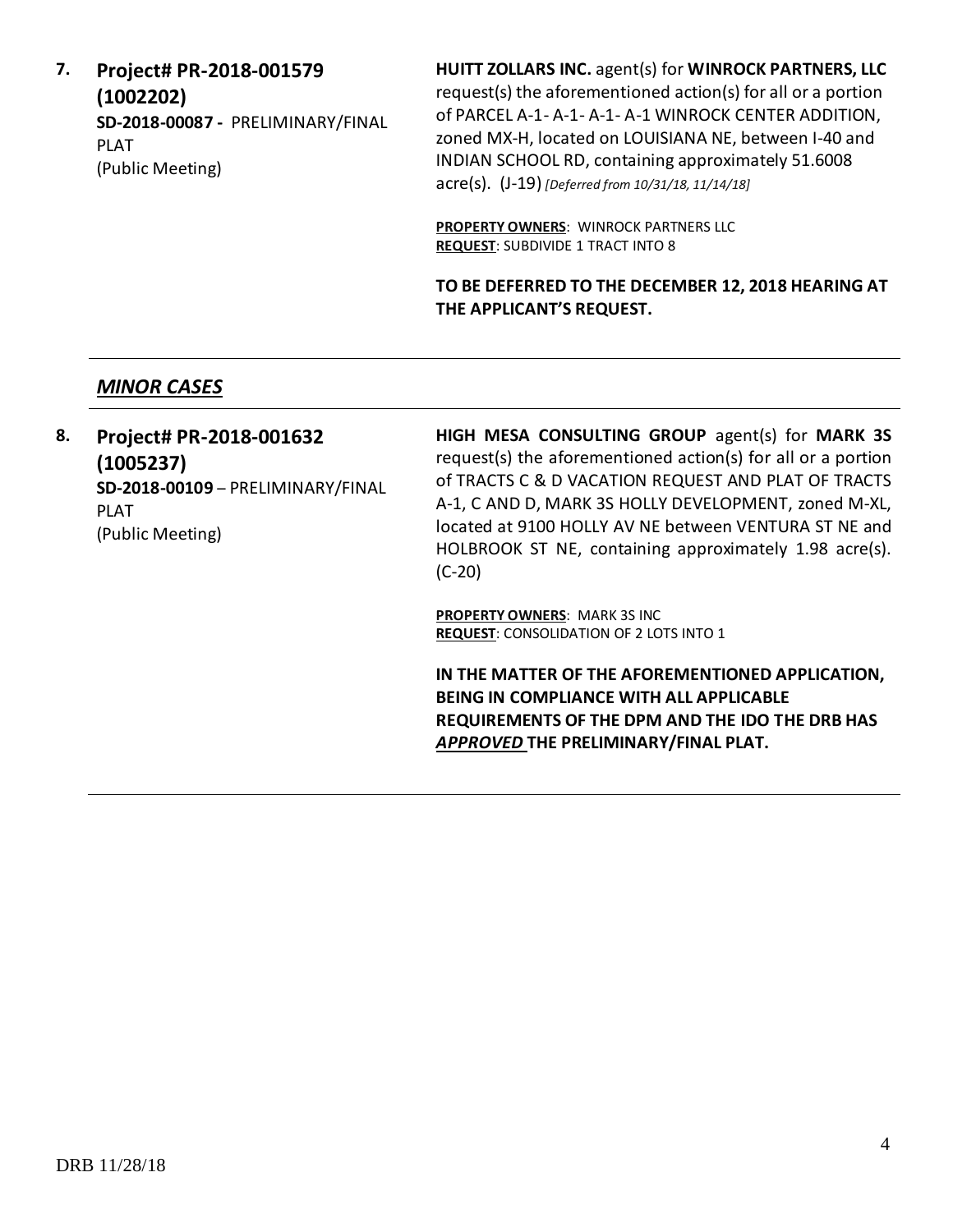**9. Project# PR-2018-001699 SD-2018-00111 –** VACATION OF PUBLIC EASEMENT (Public Hearing) **SD-2018-00110** – PRELIMINARY/FINAL PLAT (Public Meeting)

**CSI – CARTESIAN SURVEY'S INC.** agent(s) for **AHMET TIRYAKI** request(s) the aforementioned action(s) for all or a portion of LOTS 1-5 & 28-32, BLOCK 11 + 18' PORTION OF VACATED CHELWOOD PARK RIGHT OF WAY, GRANDE HEIGHTS**,** zoned M-XL, located on CHELWOOD PARK NE between ALICE AVE NE and LOMAS BLVD NE, containing approximately 0.7327 acre(s). (J-22 and K-22)

**PROPERTY OWNERS**: MARTHA AND AHMET TIRYAKI **REQUEST**: REPLAT, VACATION AND GRANTING OF EASEMENT(S) AND DEDICATION OF R/W

**IN THE MATTER OF THE AFOREMENTIONED APPLICATION, BEING IN COMPLIANCE WITH ALL APPLICABLE REQUIREMENTS OF THE DPM AND THE IDO, THE DRB HAS**  *APPROVED* **THE VACATION AS SHOWN ON EXHIBIT B IN THE PLANNING FILE PER SECTION 14-16-6(K) OF THE IDO.**

**IN THE MATTER OF THE AFOREMENTIONED APPLICATION, BEING IN COMPLIANCE WITH ALL APPLICABLE REQUIREMENTS OF THE DPM AND THE IDO, THE DRB HAS**  *APPROVED* **THE PRELIMINARY/FINAL PLAT. FINAL SIGN OFF IS DELEGATED TO: PLANNING FOR AGIS DXF AND 15 DAY APPEAL PERIOD.**

## **10. Project# PR-2018-001681 (1003449)**

**SI-2018-00194** – FINAL SIGN OFF OF EPC SITE DEVELOPMENT PLAN FOR BUILDING PERMIT (18EPC-40032) (Public Meeting)

**CONSENSUS PLANNING INC.** agent(s) for **JACKSON REAL ESTATE SERVICES INC.** request(s) the aforementioned action(s) for all or a portion of TRACT 52 UNIT 2**,** TOWN OF ATRISCO GRANT, zoned PD, located on SUNSET GARDENS RD. SW, between  $82^{ND}$  ST SW and  $86^{th}$  ST SW, containing approximately 6.1 acre(s). (L-09)*[Deferred from 10/17/18, 11/7/18, 11/14/18]*

**PROPERTY OWNERS**: MONTY CARRICO

**REQUEST**: FINAL SIGN-OFF OF EPC SITE DEVELOPMENT PLAN FOR BUILDING PERMIT FOR AN 81 UNIT APARTMENT DEVELOPMENT

# **DEFERRED TO DECEMBER 5TH, 2018.**

#### *SKETCH PLAT*